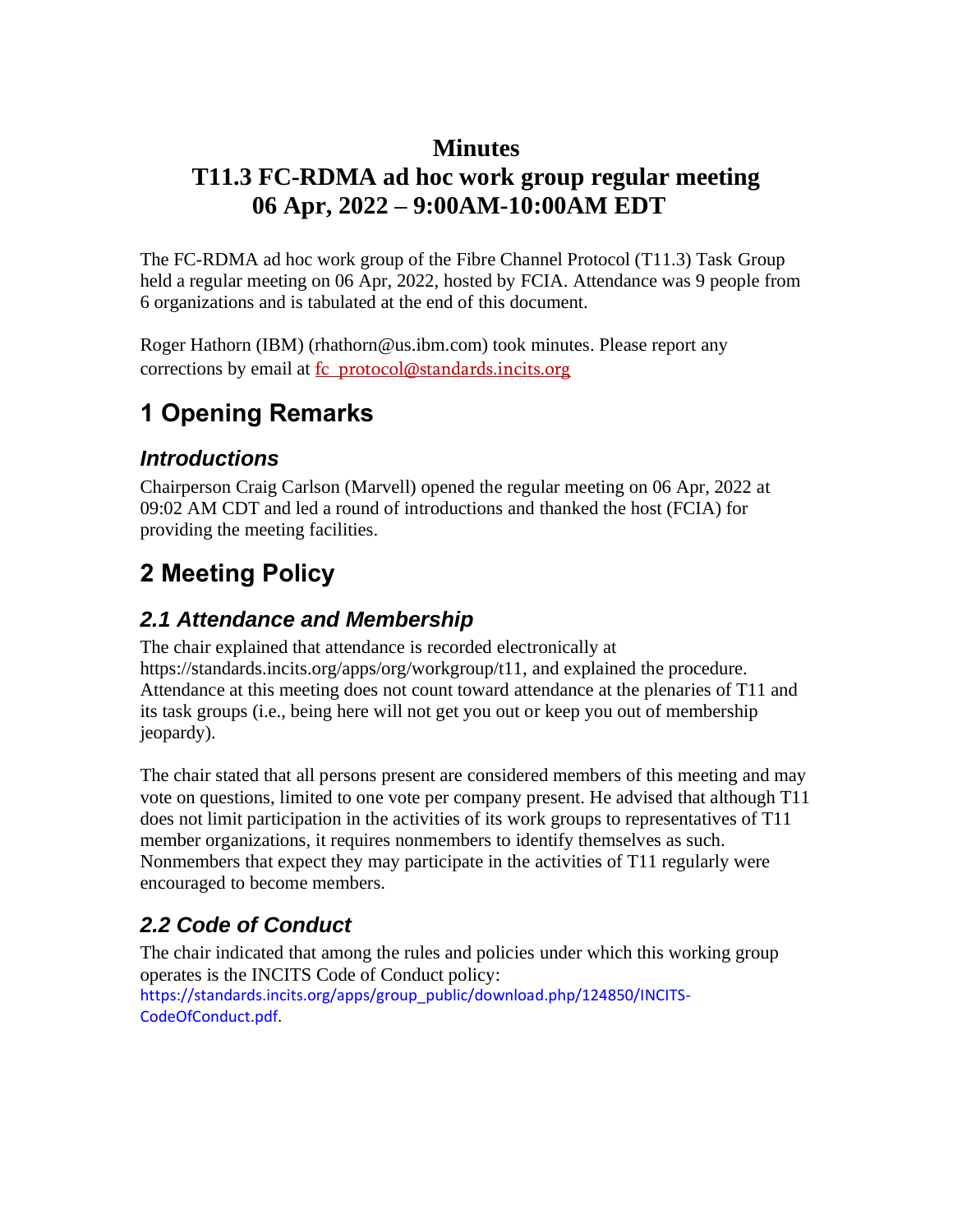### *2.3 Patents*

The chair indicated that among the rules and policies under which this working group operates are the ANSI intellectual property policies as specified in pages 1-3 of http://www.incits.org/pat\_slides.pdf. He displayed these pages without comment or explanation, and directed that questions about the policy should be referred to the questioner's legal counsel or the ANSI General Counsel.

### *2.4 Antitrust*

The chair indicated that among the rules and policies under which this working group operates are the INCITS Antitrust Guidelines. Any member of the meeting is responsible for objecting if he believes discussion in the meeting violates those guidelines. As examples, there should never be discussion of the following topics at any INCITS or INCITS subgroup meeting:

- Any company's prices or pricing policies;
- Specific R&D, sales and marketing plans;
- Any company's confidential product, product development or production strategies;
- Whether certain suppliers or customers will be served;
- Prices paid to input sources; or
- Complaints about individual firms or other actions that might tend to hinder a competitor in any market.

If such discussion is not immediately terminated, it is the chairperson's responsibility to terminate the meeting. The INCITS Antitrust Guidelines are available at <http://www.incits.org/inatrust.htm>

# **3 Administrivia**

# **3.1 Approval of Agenda**

An agenda for the FC-RDMA ad hoc work group regular meeting 06 Apr, 2022 was posted as T11/2022-00136-v000.

*Motion: Davis Peterson (Broadcom) moved and Patty Driever (IBM) seconded to accept T11/2022-00136-v000 as the agenda for this regular meeting.*  Approved by acclamation.

### *3.2 Review of Minutes*

*Motion: Davis Peterson (Broadcom) moved, and Patty Driever (IBM) seconded to accept the following document as the official minutes for the previous regular meeting Approved by acclamation.* 

T11-2022-00053-v000.pdf FC-RDMA Feb 08, 2022 Ad-hoc Meeting Minutes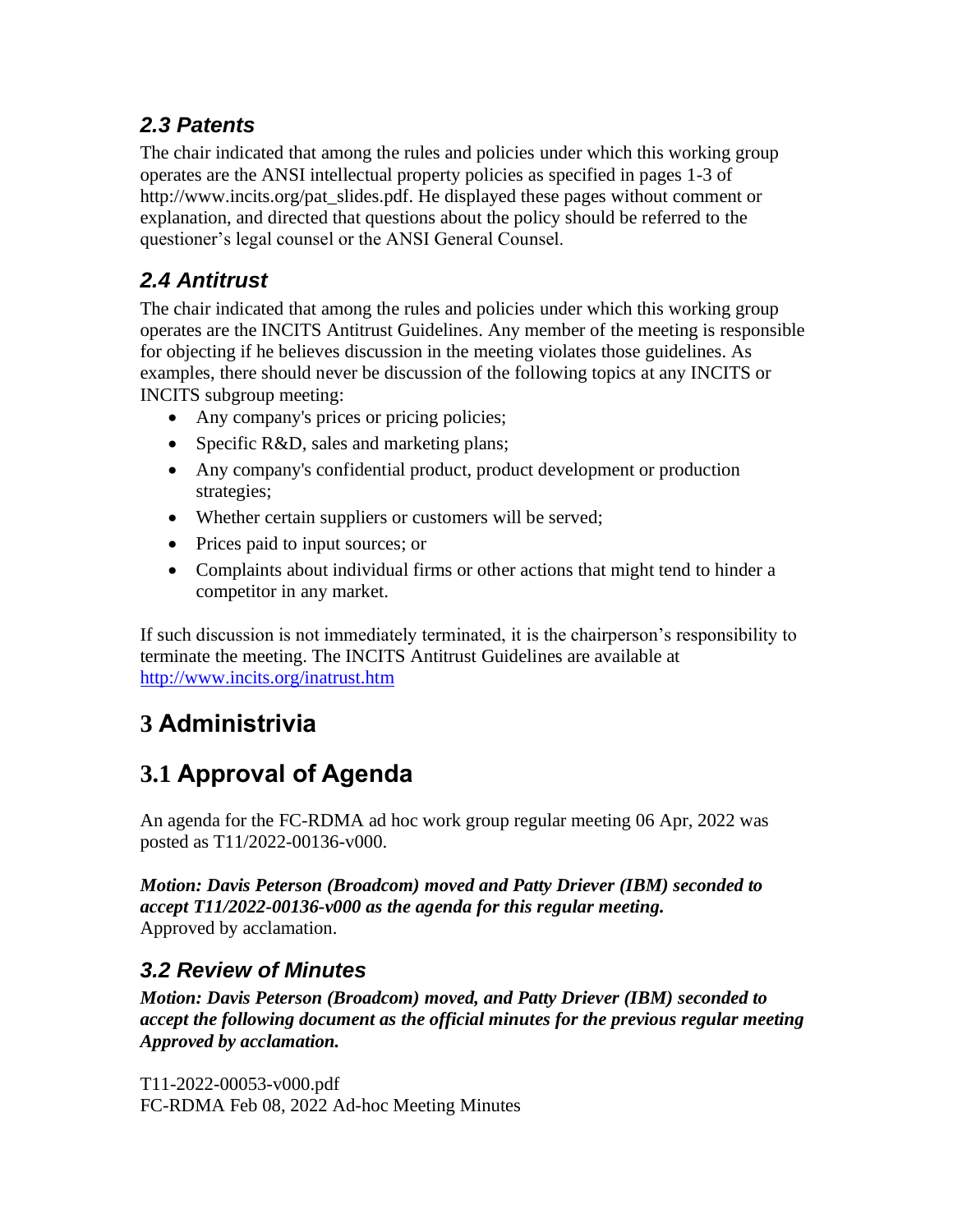# **4 Review of Old Action Items**

#### **Action items carried forward from prior meetings:**

#### **New action items from this meeting:**

#### **Completed action items from prior meetings:**

2021-1: David Peterson to forward project proposal for FC-RDMA name change to T11 for further processing. - Closed

## **5. Old business**

None

## **6. Scheduled business**

None

### *7.* **Unscheduled business**

### *7.1 FC-RDMA Draft Standard Development T11/2022-00039-v001 Peterson (Broadcom)*

David presented is charts that outline the scope of work for the development of the standard.

He referenced RFC 5040, 5041 and Infiniband Architecture Release 1.5 vol 1 – General specifications as the input material to this work effort and again reminded attendees to learn from them if they want to help.

Some design points discussed included

- We will use Requestor and Responder vs. Initiator/Target
- The "IP Address" i.e., the RDMA handle will be sent in PRLI, if needed.
- No FC-4 link service "connect" command should be needed. Just use the RDMA protocol packaged in command IUs.

No motions or action items were recorded.

## **8 Project Schedule**

A project schedule was discussed, and results follow.

| <b>Milestone</b>     | <b>Expected Date</b> |
|----------------------|----------------------|
| Last technical input | <b>TRD</b>           |